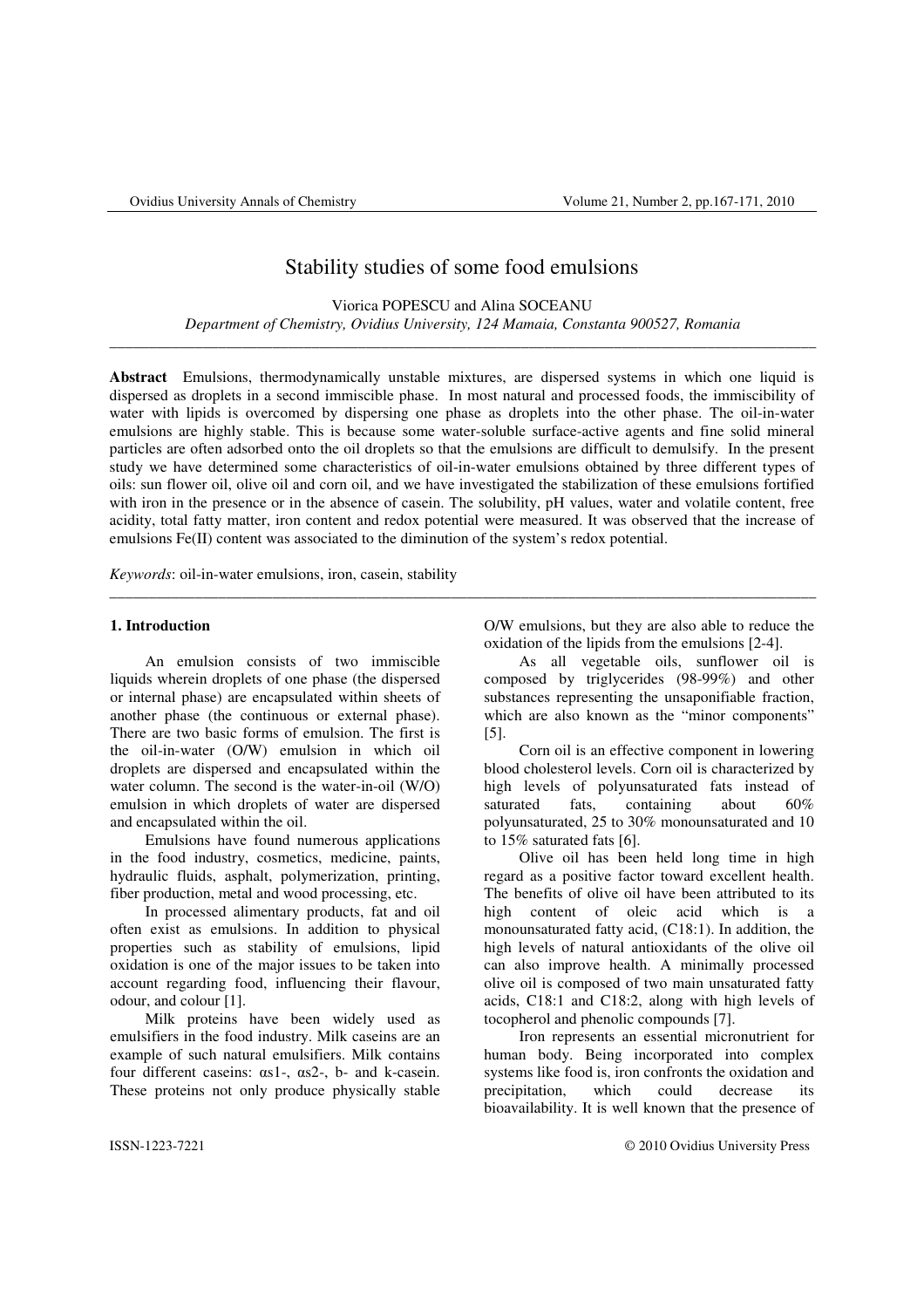proteins increase iron bioavailability [8-10]. That is why food formulations containing iron and proteins are highly appreciated from a nutritional point of view. In this regard, iron incorporation in edible oilin–water emulsions in the presence of milk proteins is considered as an objective to be reached.

The aim of the present study is to determine some properties of three types of food emulsions, and to investigate the stabilization with iron supplements of these emulsions, in the presence or in the absence of casein.

# **2. Experimental**

Three types of food emulsions (sun flower oil, corn oil and olive oil) have been used. Certain properties of these emulsions have been determined, such as: pH value, water and volatile substances content, the total fatty mater content, iodine index, acidity index, saponification index and ester index.

2.1. The *pH* value has been determined using a multimeter CONSORT C535. The accuracy of pH determination was +/- 0.01pH.

#### *2.2.Water and volatile substances content*

1 g of sample was weighed in a weighing vial. The vial was previously brought to constant mass by heating in an oven at  $105 \pm 5^{\circ}$ C. The vial containing the sample has been placed in an oven at  $105\pm5\degree C$ and dried until the mass remained constant. The water content and volatile substances expressed as percentages were calculated using the formula:

Water and volatile substances content, %

$$
=\frac{m_2-m_1}{m}\cdot 100
$$

where:  $m<sub>2</sub>$  represents the mass of the vial containing the sample before drying,  $g$ ;  $m_1$  - the mass of the vial containing the sample after drying,  $g$ ;  $m -$  the mass of the sample, g.

## *2.3. Total fatty matter (TFM)*

5 gram of sample has been weighted and transferred into a 250 mL beaker. 100 mL of hot distilled water and 40 mL of  $0.5N$  HNO<sub>3</sub> have been added until the content became slightly acidic. The mixture has been heated in a water bath until fatty acids begun floating as a layer above the solution. Afterwards, the mixture has been suddenly cooled

down using an ice water bath in order to solidify and separate the fatty acids. 50 mL of chloroform has been added to the remaining solution and transferred to a separating funnel. After shaking, the solution separated itself into two layers. The bottom layer has been drained. 50 mL of chloroform has been added to the remaining solution in the separating funnel. The fatty acid has been separated and the chloroform has been dissolved again as in the previously case and transferred to the collected fatty matter, weighed in a porcelain dish. The content has been evaporated and the residue has been weighed. From the difference in weight, the percentage of fatty matter in the analyzed samples was calculated using the relation:

*% of fatty mater = (B –A)* · *100 / m*  where:  $A$  - weight of the porcelain dish;  $B$  – weight of the porcelain dish + sample after drying;  $m - b$ mass of the sample, g.

#### *2.4. Iodine index*

1 g of sample has been weighted and dissolved in 4 mL chloroform into a bottle with glass stopper. 5 mL of 0.1 N alcoholic solution of iodine has been added. The bottle has been held in darkness for 30 minutes, stirring occasionally. 3 mL of KI and 2 mL of water have been added. The solution has been titrated with 0.1 N sodium thiosulfate until it reached a light yellow color. 0.4 mL of starch has been added and titration continued, shaking vigorously until discoloration. A parallel blank determination has been performed. The iodine index value has been calculated using the formula:

$$
I = \frac{(V_1 - V_2) \cdot 0.01269}{m} \cdot 100
$$

where: I – iodine index;  $V_1$  – volume of 0.1 N sodium thiosulfate used in the titration of the blank sample, ml;  $V_2$  - volume of 0.1 N sodium thiosulfate used in the titration of the analysed sample, mL; m mass of the sample, g; 0.01269 - the number of grams of iodine corresponding to 1 mL 0.1 N sodium thiosulfate.

## *2.5. Acidity index*

 5g of sample have been dissolved in 50 mL mixture consisting of equal volumes of ethilic alcohol and ether. The mixture was previously neutralised in the presence of phenolphthalein and after that titrated with KOH 0.1 N in water, until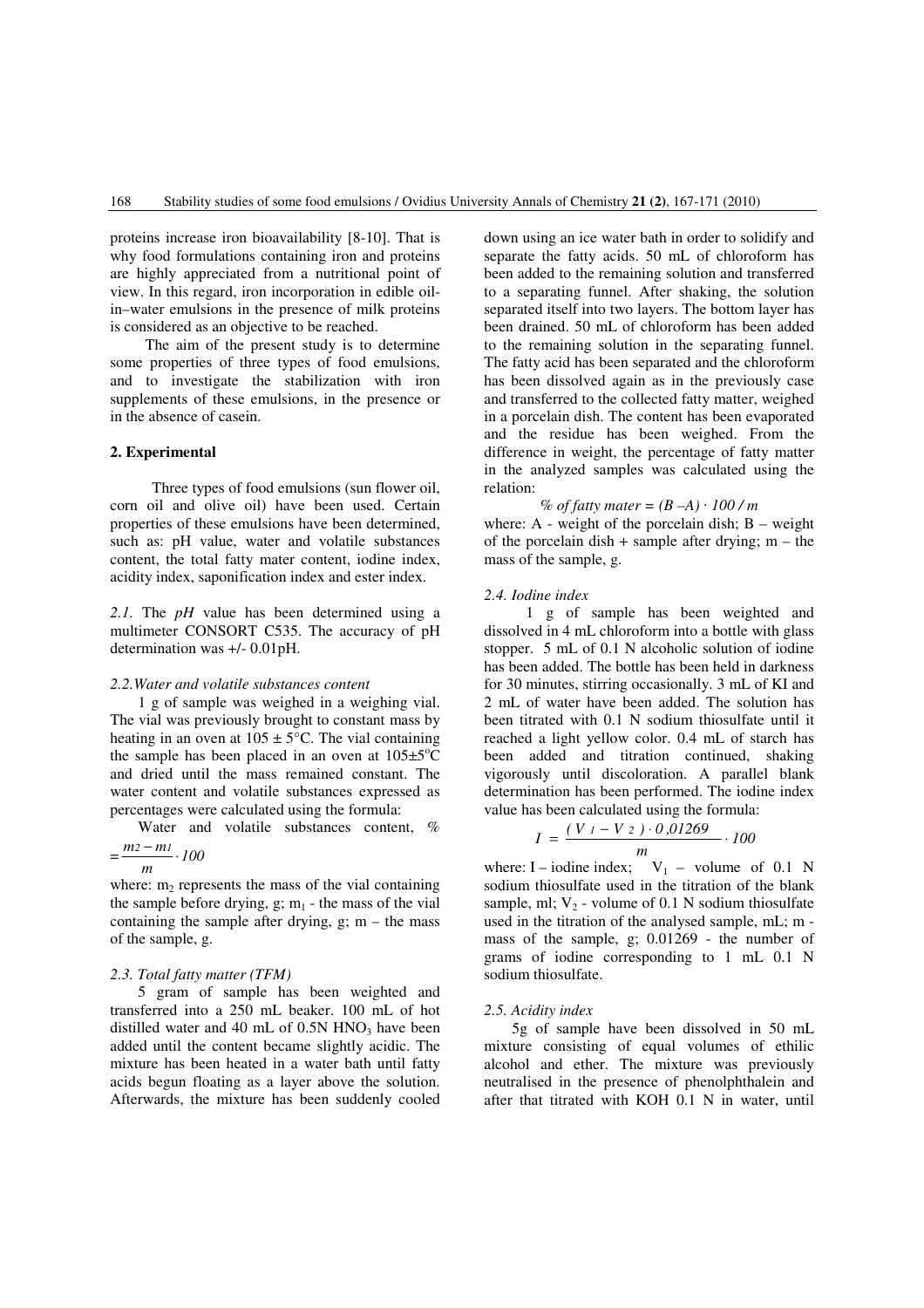pink color. Acidity index has been calculated according to the formula:

$$
I_A = 5.61 \cdot \frac{V}{m}
$$

where:  $I_A$  – acidity index;

V - volume of 0.1 N KOH in water used in titration, mL; m – mass of sample, g; 5.61 - quantity of KOH, mg, corresponding to 1 mL 0.1 N KOH in water.

*Saponification index:* 0.5 g of sample has been weighted. The paraffin obtained from the paraffin obtained from the determination of total fat, have been added and placed in a 250 mL conical flask fitted with condenser. 25 mL of benzene and 2.5 mL of potassium hydroxide solution (0.5N) have been added. The mixture was boiled for 2 hours in a water bath with reflux. Immediately after boiling, the solution has been titrated using HCl in the presence of phenolphthalein solution, without cooling. A parallel blank determination has been performed. Saponification index, expressed in milligrams of potassium hydroxide per gram of product, has been calculated using the formula:

$$
I_S = \frac{28,055 \cdot (V_I - V_2)}{m}
$$

where:  $I_s$  – saponification index;

28.055 - the amount of potassium hydroxide, in mg, corresponding to 1 mL 0.5 N HCl;  $V_1$  – volume of 0.5 N HCl used to titrate the control sample of reagent, ml;  $V_2$  - volume of 0.5 N HCl used to titrate the sample, mL; m - mass of the sample, g.

 *Ester index* has been calculated according to the formula:

$$
I_E = I_S - I_A
$$

where:  $I<sub>E</sub>$  –esther index;  $I<sub>S</sub>$  – saponification index;  $I<sub>A</sub>$ – acidity index.

 In order to investigate the stability of emulsions, oil in water emulsions have been prepared using three types of oils (sun flower oil, corn oil and olive oil), different quantities of ferrous sulfate (0.2; 0.6, and respectively 1 mg/100mL product) and casein solution 1%. In order to form the emulsion, the mixtures were mixed for 30 minutes.

 The equilibrium of the Fe(II)/Fe(III) system has been reached by potentiometrical method. The following equilibrium has been installed in the system:

$$
Fe^{3+} + e \Leftrightarrow Fe^{2+}
$$

 Redox potential has been determined for these food emulsions fortified with different amounts of iron in the presence and absence of casein, at various time intervals: immediately after emulsion preparation and after 1, 2, 6, 12 and 24 hours. The measurements have been made using a multimeter instrument type CONSORT C535. The potential and the pH value were determined using a glass electrode. Before the electrode immersion, the solution was homogenised by stirring. The potential and the pH values of the solution have been read directly on the device display. After each reading, the electrode has been washed with distilled water.

# **3. Results and Discussions**

The characteristics of food emulsions used in this study are presented in **Table 1.**

| <b>Emulsion type/</b> | Sunflower | Corn  | Olive                       |
|-----------------------|-----------|-------|-----------------------------|
| Characteristic        | oil       | oil   | oil                         |
| pH value              | 5         | 5     | 5                           |
| Water and volatile    |           | 7     | $\mathcal{D}_{\mathcal{L}}$ |
| substances $%$        |           |       |                             |
| Total fatty matter %  | 99.8      | 95.6  | 94.8                        |
| Iodine index          | 1.9       | 1.64  | 1.77                        |
| Saponification        | 28.05     | 16.83 | 5.61                        |
| index                 |           |       |                             |
| Acidity index         | 8.41      | 5.61  | 2.80                        |
| Ester index           | 19.64     | 11.22 | 2.81                        |

**Table 1.** The characteristics of food emulsions

It has been noticed that corn oil contains the largest amount of water and volatile substances compared to sunflower oil and olive oil. Sunflower oil has a total fat content higher than the others two (corn and olive oil), while the corn oil contains a higher amount of unsaturated fatty acids than the olive and sunflower oils. Olive oil contains fatty acids with higher molecular weight than those contained in sunflower oil and corn oil.

Redox potential variations versus time for emulsions represented by sunflower oil fortified with different amounts of iron sulphate in the presence (a) and absence (b) of casein are presented in **Fig. 1**.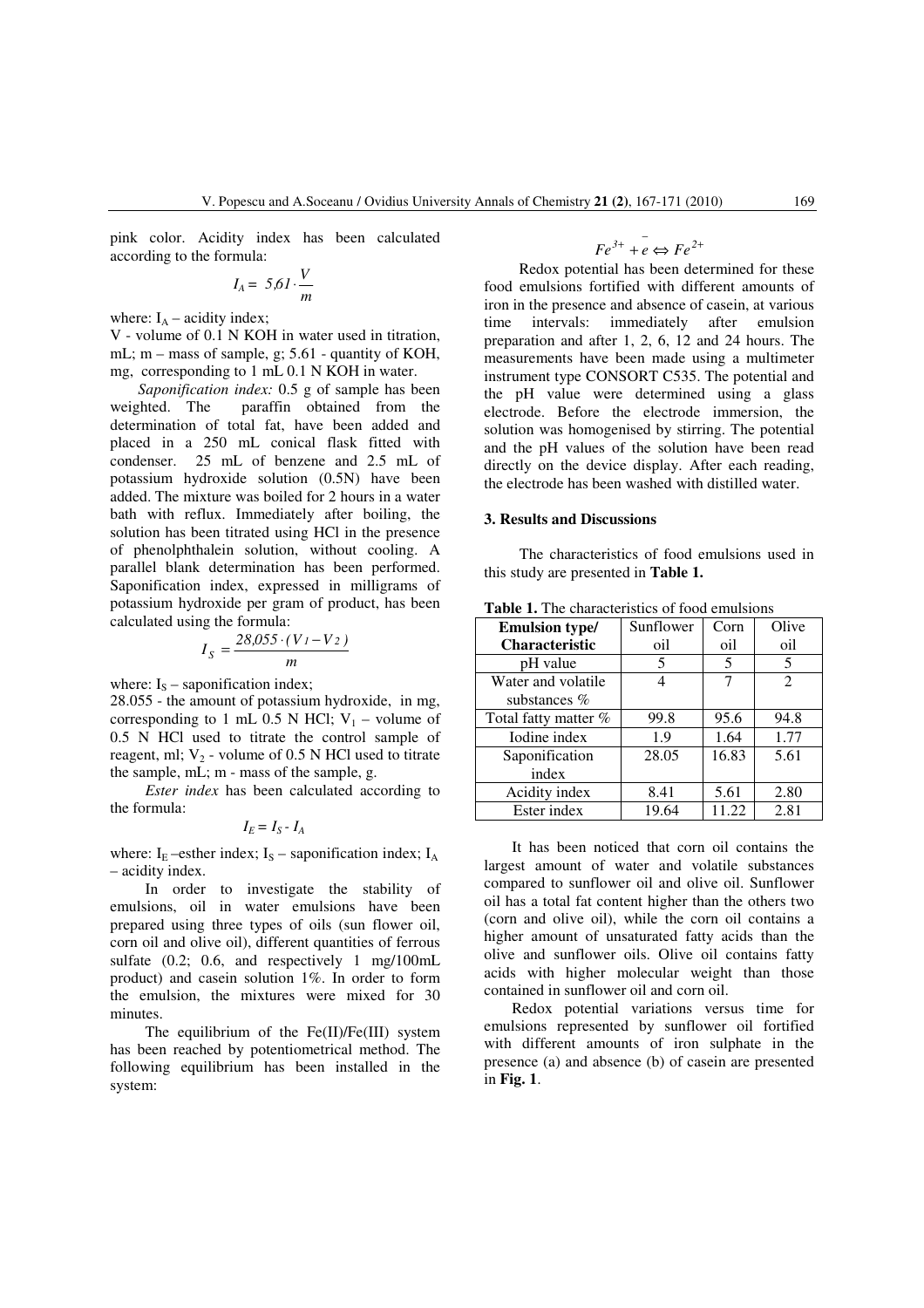

**Fig.1**. Redox potential variations versus time for emulsions with sunflower oil fortified with different amounts of iron sulphate in the presence (a) and absence (b) of casein.

Redox potential variations for emulsions with corn oil fortified with different amounts of iron sulphate in the presence (a) and absence (b) of casein are presented in **Fig. 2**.



**Fig.2.** Redox potential variations versus time for emulsions with corn oil fortified with different amounts of iron sulphate in the presence (a) and absence (b) of casein.

Redox potential variations for emulsions with olive oil fortified with different amounts of iron sulphate in the presence (a) and absence (b) of casein are presented in **Fig. 3**.

Redox potential reflects the oxidation state of the system  $\text{Fe}^{2+}/\text{Fe}^{3+}$ , being important for the stability of the system studied. In the absence of casein, redox potential has increased by 50-100 mV for the first 5 hours, and after that, up to 24 hours changed slightly.

In the presence of casein, the potential has increased for the first 2 hours, and after significantly decreases, indicating the stabilization of low iron status, as a result of fixation of Fe (II) by casein.



**Fig.3.** Redox potential variations versus time for emulsions with olive oil fortified with different amounts of iron sulphate in the presence (a) and absence (b) of casein.

Increasing iron concentration in emulsions with added casein minimises the redox potential of the system due to the fixation of iron ions by casein.

pH values obtained for emulsions fortified with different amounts of iron (II) in the absence and the presence of casein are presented in **Fig. 4** and **Fig. 5.** 



**Fig.4.** pH values obtained for emulsions fortified with different amounts of iron (II) in the absence of casein

Protein solubility depends on the pH of the solution. Proteins can be loaded with positive charge at low pH and negative charge, at high pH, by terminal  $-NH<sub>2</sub>$  or -COOH groups.